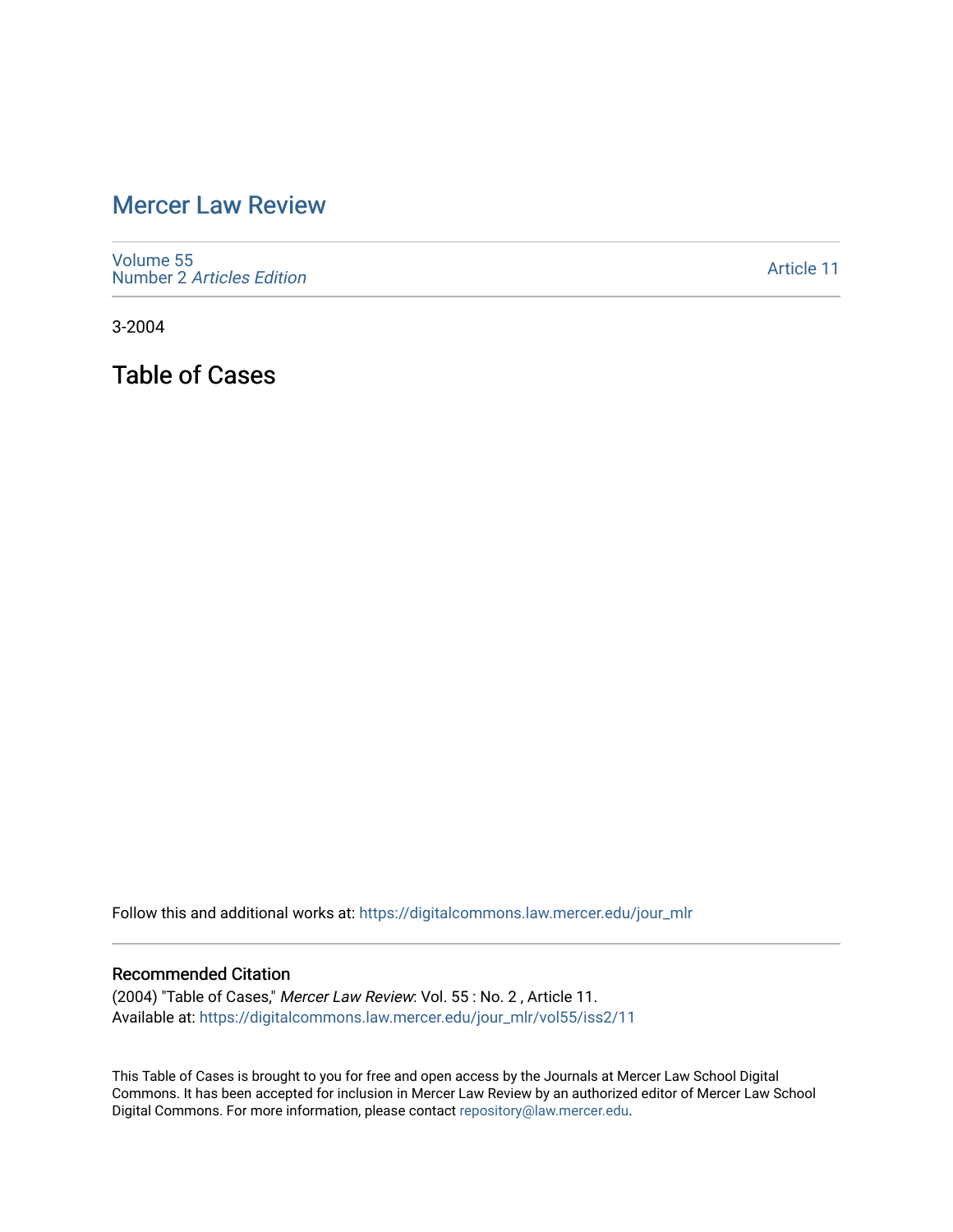## **Table of Cases**

- Aetna Life Insurance Co. v. Lavoie, 841
- Bankers Life & Casualty Co. v. Crenshaw, 841
- Bauhaus **USA,** Inc. v. Copeland, 604
- Baumgardner v. Hudson, **669**
- BMW of North America, Inc. v. Gore, **838,** 845
- Board of Education v. American Bioscience, Inc., 642
- Bonito Boats, Inc. v. Thunder Craft Boats, Inc., **784**
- Boston Chamber of Commerce v. City of Boston, 824
- Brown v. Legal Foundation of Washington, **815, 825, 832**
- Browning-Ferris Industries of Vermont, Inc. v. Kelco Disposal, Inc., 842
- Burrow-Giles Lithographic Co. v. Sarony, **783**
- Cooper Industries, Inc. v. Leatherman Tool Group, Inc., **847**
- Day v. Woodworth, 840
- DeFunis v. Odegaard, **800**
- Dodge v. Ford Motor Co., **748**
- Eldred v. Ashcroft, **779**
- Eldred v. Reno, **780, 786**
- Feist Publications, Inc. v. Rural Telephone Service Co., **787**
- Forgie v. Oil-Well Supply Co., 674
- Frank's Casing Crew **&** Rental Tools, Inc. v. PMR Technologies, Ltd., **652**
- **GNOC** Corp. v. Aboud, **555**
- **Goodrum** v. Clement, **670**
- Graham v. John Deere Co., **784**
- Gratz v. Bollinger, **813**
- Great-West Life **&** Annuity Insurance Co. v. Knudson, **596, 597**
- Greate Bay Hotel **&** Casino v. Tose, **556**
- Grutter v. Bollinger, **797, 810, 812**
- Hakimoglu v. Trump Taj Mahal Ass'n, **556**
- Harper **&** Row Publishers, Inc. v. Nation Enterprises, **784**
- Honda Motor Co. v. Oberg, 844
- Hopwood v. Texas (Hopwood 11), **806**
- Hopwood v. Texas (Hopwood **III), 806**
- Johnson v. Board of Regents of the University of Georgia, **808**
- Kimball Laundry Co. v. United States, **825**
- Lac Courts Oreilles Band of Lake Superior Chippewa Indians of Wisconsin v. United States, **565**
- Lander v. Hartford Life & Annuity Insurance Co., **720**
- Las Vegas Downtown Redevelopment Agency v. Pappas, **591**
- Loretto v. Teleprompter Manhattan CATV Corp., **823**
- Marion & Rye Valley Railway Co. v. United States, 824
- McClurg v. Kingsland, **783**
- Merrill v. Trump Indiana, Inc., **581**
- Missouri ex rel. Small v. Ameristar Casino Kansas City, Inc., 549, **550**
- Pacific Mutual Life Insurance Co. v. Haslip, 842
- Penn Central Transportation Co. v. City of New York, **819, 820, 826, 833**
- Pennsylvania Coal Co. v. Mahon, **821**
- Phillips v. Washington Legal Foundation, **818, 820, 826, 833**
- Poulos v. Caesars World, Inc., 547, **582**
- Primax Recoveries, Inc. v. Sevilla, **606**
- Regents of the University of California v. Bakke, **798, 800, 802, 812**
- Schulz, Phillips, **&** Becker v. Indiana, **569**
- Seaboard Air Line Railway Co. v. Seegers, 841
- Sears, Roebuck & Co. v. Stiffel Co., **789**
- **SEC** v. Variable Annuity Life Insurance Co. of America, **721**
- Smith v. University of Washington Law School, **805**
- Solomon v. Kimberly-Clark Corp., **637, 663**
- State Farm Mutual Automobile Insurance **Co. v.** Campbell, **835, 848, 851**
- **TOMAC** v. Norton, **567**
- Tose v. Greate Bay Hotel **&** Casino, Inc., **556**
- TXO Production Corp. v. Alliance Resources Corp., 843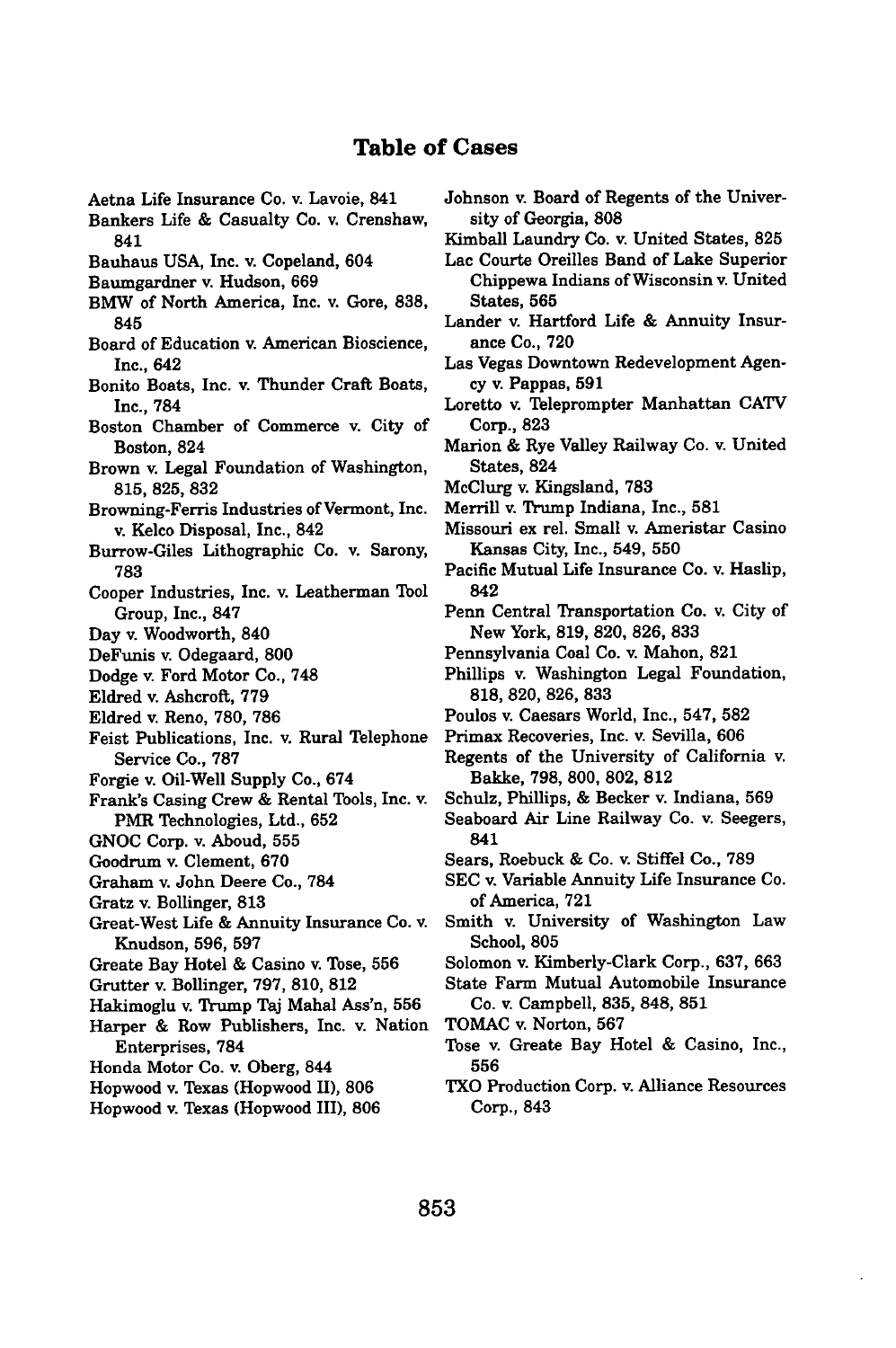l,

- United States v. Pewee Coal Co., 823
- Webb's Fabulous Pharmacies, Inc. v. Beckwith, 820, 830, 833
- Westaff (USA), Inc. v. Arce, 608
- Wheaton v. Peters, 790
- Williams v. Aztar, 580
- Williams v. Aztar Indiana Gaming Corp., 542, 546, 577
- Young v. Nationwide Life Insurance Co., 732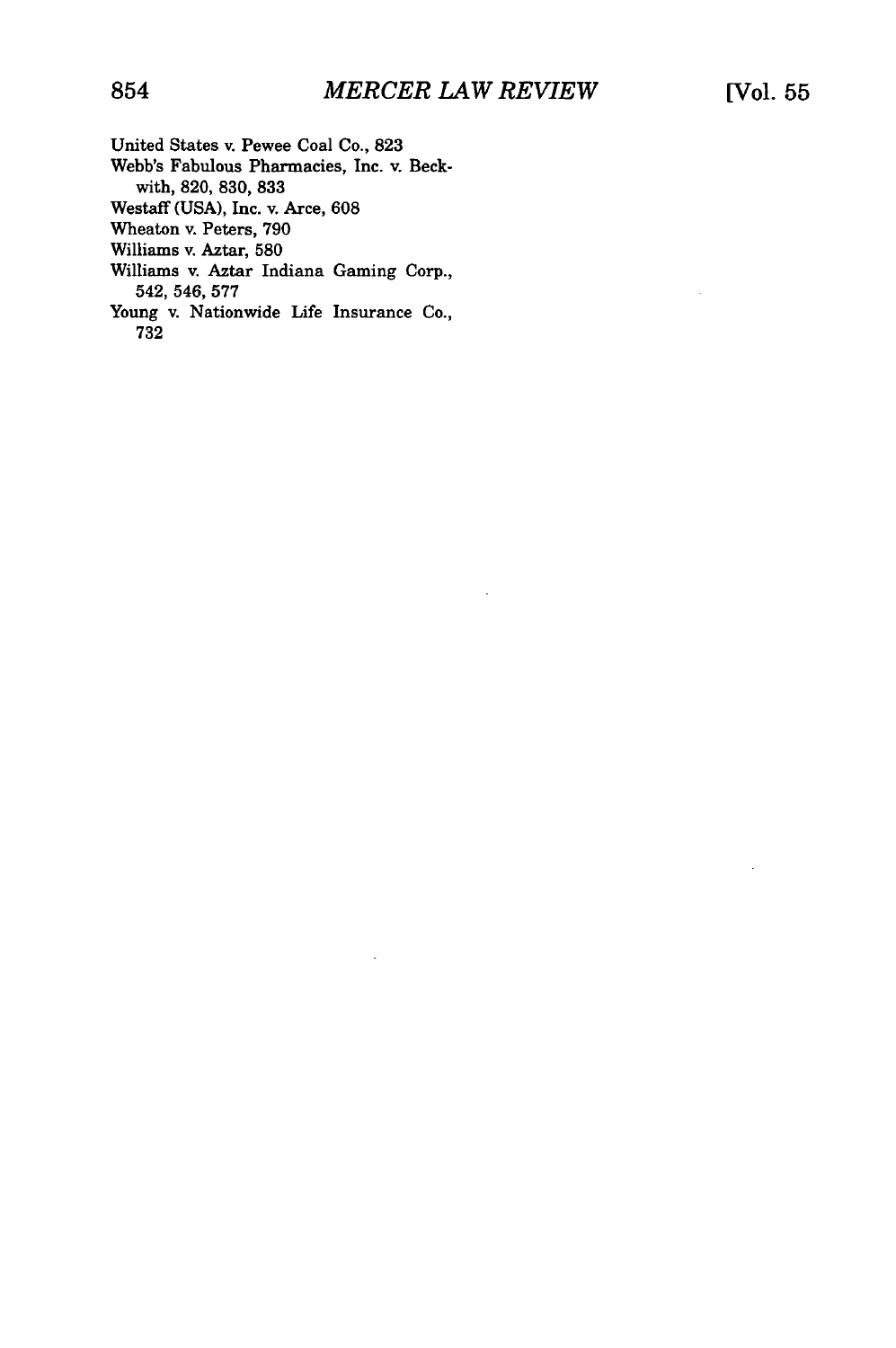The

Walter F. George School of Law

And

Mercer Law Review

*present*

The Internet: Place, Property, or Thing-**All** or None of the Above?

Thursday, October **30, 2003**

Walter F. George School of Law Mercer University Macon, Georgia